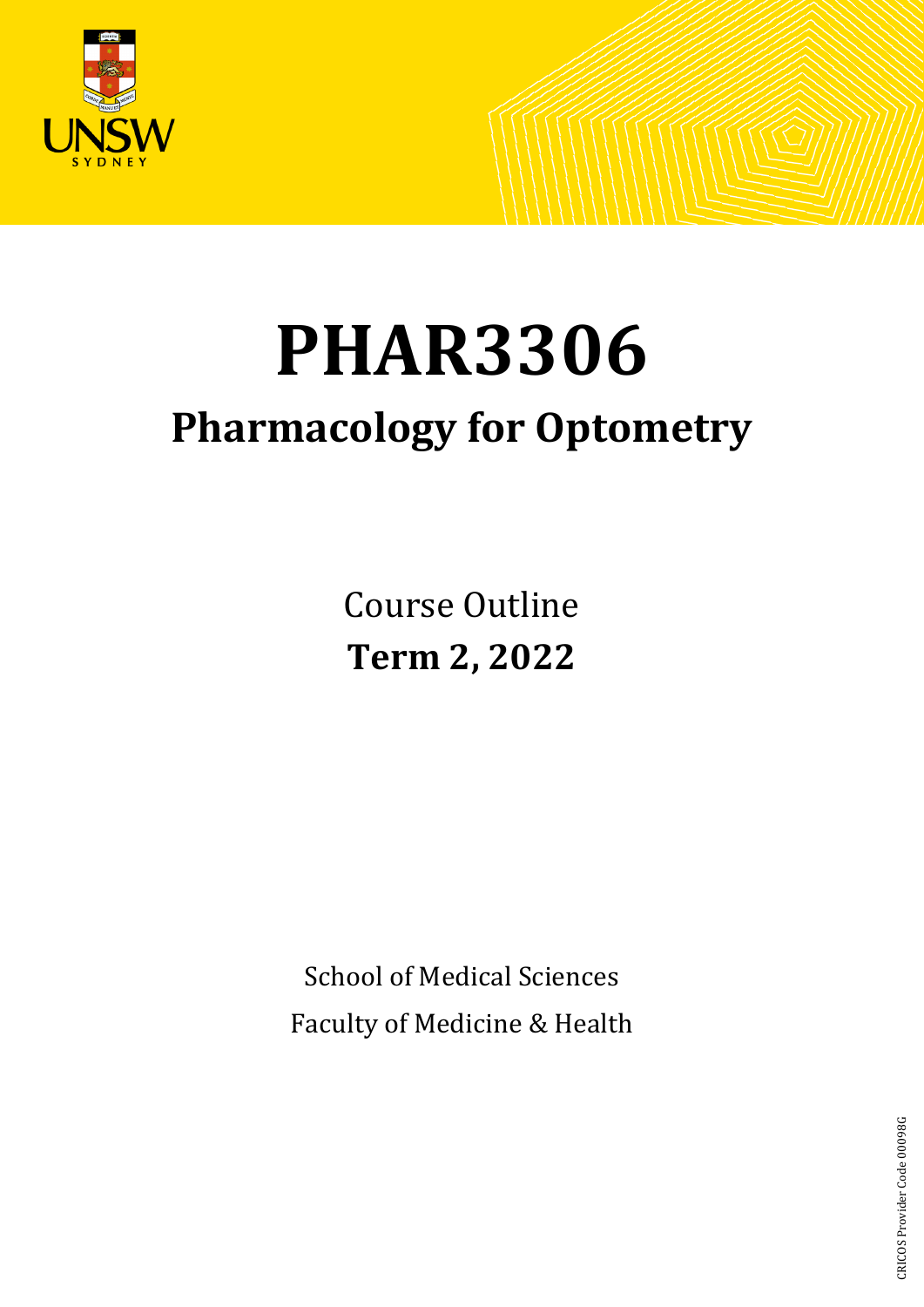# **Table of Contents**

| 1. Staff                                                          | 3  |
|-------------------------------------------------------------------|----|
| 2. Course information                                             | 3  |
| 2.1 Course summary                                                | 3  |
| 2.2 Course aims                                                   | 4  |
| 2.3 Course learning outcomes (CLO)                                | 4  |
| 2.4 Relationship between course learning outcomes and assessments | 4  |
| 3. Strategies and approaches to learning                          | 5  |
| 3.1 Learning and teaching activities                              | 5  |
| 3.2 Expectations of students                                      | 6  |
| 4. Course schedule and structure                                  | 6  |
| 5. Assessment                                                     | 8  |
| 5.1 Assessment tasks                                              | 8  |
| 5.2 Assessment criteria and standards                             | 9  |
| 5.3 Submission of assessment tasks                                | 9  |
| 5.4. Feedback on assessment                                       | 10 |
| 6. Academic integrity, referencing and plagiarism                 | 10 |
| 7. Readings and resources                                         | 11 |
| 8. Administrative matters                                         | 11 |
| 9. Additional support for students                                | 11 |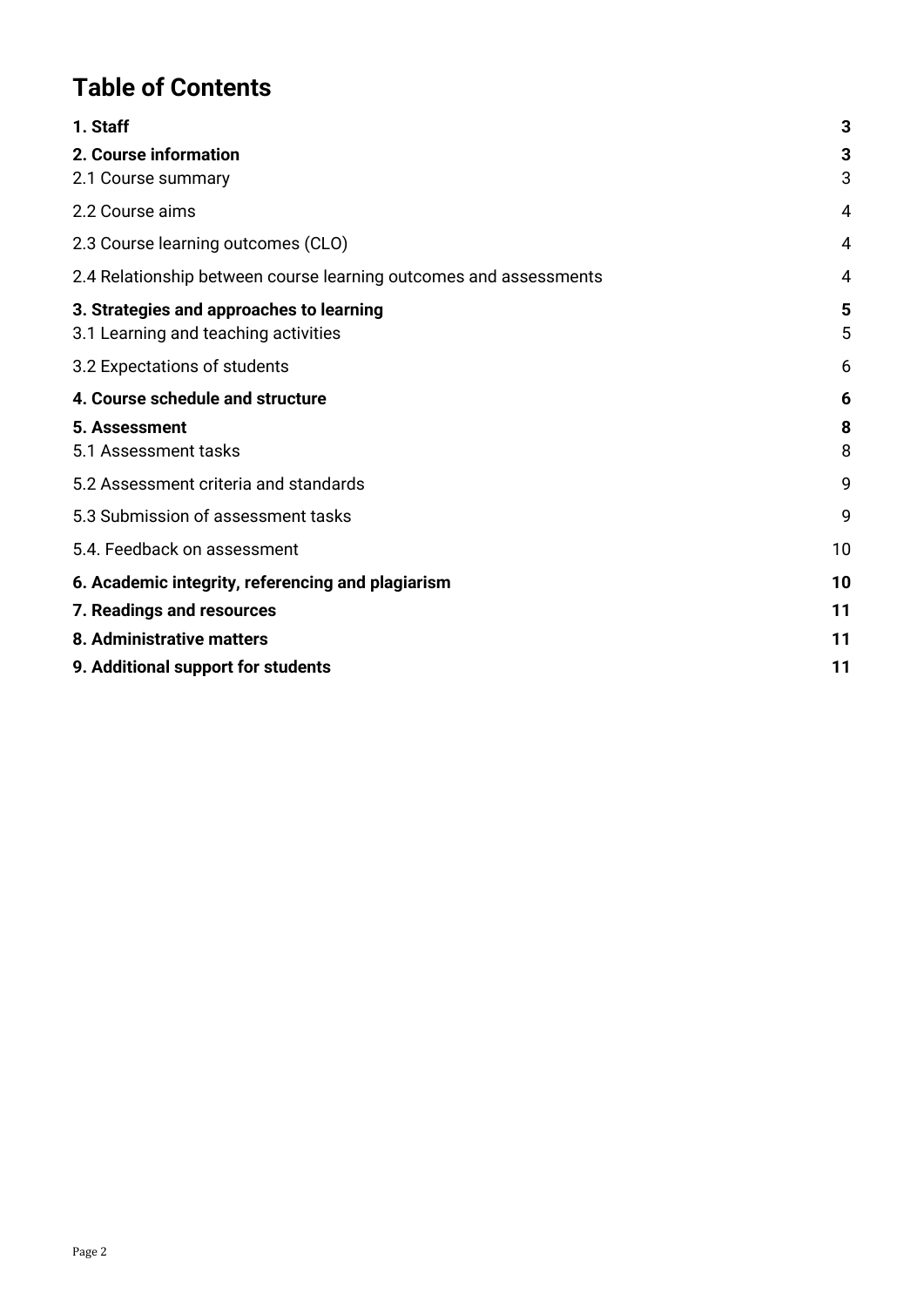# <span id="page-2-0"></span>1. **Staff**

| <b>Position</b>    | <b>Name</b>                     | <b>Email</b>                 | <b>Consultation</b><br>times and<br><b>locations</b> | <b>Contact Details</b> |
|--------------------|---------------------------------|------------------------------|------------------------------------------------------|------------------------|
| Course<br>Convenor | Martin Le Nedelec               | pharmoptom@unsw.edu<br>.au   | By email<br>appointment                              | (02) 9065 2949         |
| Course<br>Convenor | Dr Matthew Perry                | pharmoptom@unsw.edu<br>.au   | By email<br>appointment                              | (02) 9385 1336         |
| Lecturer           | Dr Trudie Binder                | w.binder@unsw.edu.au         | By email<br>appointment                              |                        |
| Lecturer           | Dr Nicola Smith                 | nicola.smith@unsw.edu.<br>au | By email<br>appointment                              |                        |
| Lecturer           | A/Prof L. Liu                   | lu.liu@unsw.edu.au           | By email<br>appointment                              |                        |
| Lecturer           | Prof. Margaret<br><b>Morris</b> | m.morris@unsw.edu.au         | By email<br>appointment                              |                        |
| Lecturer           | Prof Jeff Holst                 | j.holst@unsw.edu.au          | By email<br>appointment                              |                        |

# <span id="page-2-1"></span>**2. Course information**

Units of credit: 6

Pre-requisite(s): VISN2111 Ocular Anatomy and Physiology, PHSL2101 Physiology 1A and PHSL2201 Physiology 1B

Teaching times and locations:<http://timetable.unsw.edu.au/2022/PHAR3306.html>

## <span id="page-2-2"></span>**2.1 Course summary**

The aim of the course is to provide vision science and clinical optometry students with a strong knowledge base in pharmacology and therapeutics that will benefit them in their future career. This will be achieved by providing the essential knowledge of the basic principles of pharmacology with an emphasis on drug action from the molecular and cellular levels to tissue, organ and whole organism levels. The course will provide an understanding of the principles of drug action (pharmacodynamics) in terms of drug-receptor interaction, receptor theory and dose-response relationships. An introduction to receptor-mediated signal transduction, membrane receptors and autonomic pharmacology will be covered. The handling of drugs by the body through the processes of absorption, distribution, metabolism, and excretion (pharmacokinetics) will be covered in some detail along with drug analysis and the adverse effects of drugs. In addition, the pharmacology of different drug classes that target the major organ systems will be explored.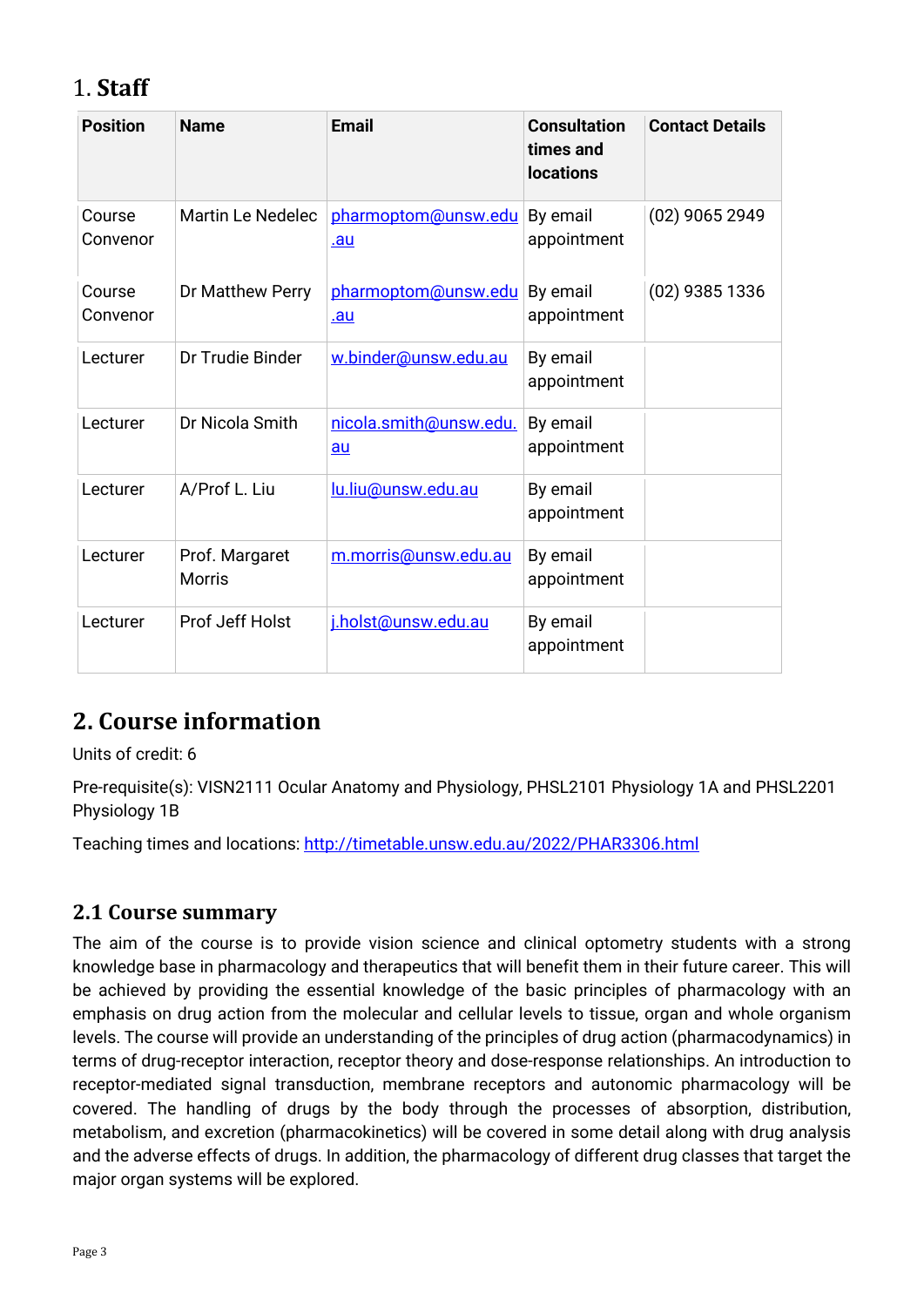# <span id="page-3-0"></span>**2.2 Course aims**

The objectives of this course are to:

- a) develop an understanding of the principals of pharmacology
- b) gain an appreciation of the mechanisms by which drugs produce effects
- c) develop an understanding of how drugs get into the body, how they are broken down and excreted

# <span id="page-3-1"></span>**2.3 Course learning outcomes (CLO)**

At the successful completion of this course you (the student) should be able to:

- 1. Describe basic pharmacological concepts underlying dose response relationships, sites of absorption, distribution and excretion, as well as chemical and biological factors affecting disposition and metabolism of drugs.
- 2. Explain drug activity through interactions with target molecules including receptors, transporters and enzymes.
- 3. Describe the specific pharmacology of common drug classes including their mechanisms of action, indications, clinical uses, contraindications and major side effects.
- 4. Demonstrate an understanding of the effects of drug toxicity and polypharmacy on the human body.
- 5. Explain complex pharmacological information in formats appropriate to both clinical peers and the general public.

| <b>Course</b><br>Learning<br><b>Outcome</b><br>(CLO) | <b>LO Statement</b>                                                                                                                                                                                                                   | <b>Related Tasks &amp; Assessment</b>                                                                             |
|------------------------------------------------------|---------------------------------------------------------------------------------------------------------------------------------------------------------------------------------------------------------------------------------------|-------------------------------------------------------------------------------------------------------------------|
| CLO <sub>1</sub>                                     | Describe basic pharmacological concepts underlying<br>dose response relationships, sites of absorption,<br>distribution and excretion, as well as chemical and<br>biological factors affecting disposition and metabolism<br>of drugs | Quizzes<br>Mid-session test (1hr<br>duration)<br><b>Group Assignment</b><br>End of session exam (2hr<br>duration) |
| CLO <sub>2</sub>                                     | Explain drug activity through interactions with target<br>molecules including receptors, transporters and<br>enzymes                                                                                                                  | Quizzes<br>Mid-session test (1hr<br>duration)<br><b>Group Assignment</b><br>End of session exam (2hr<br>duration) |

#### <span id="page-3-2"></span>**2.4 Relationship between course learning outcomes and assessments**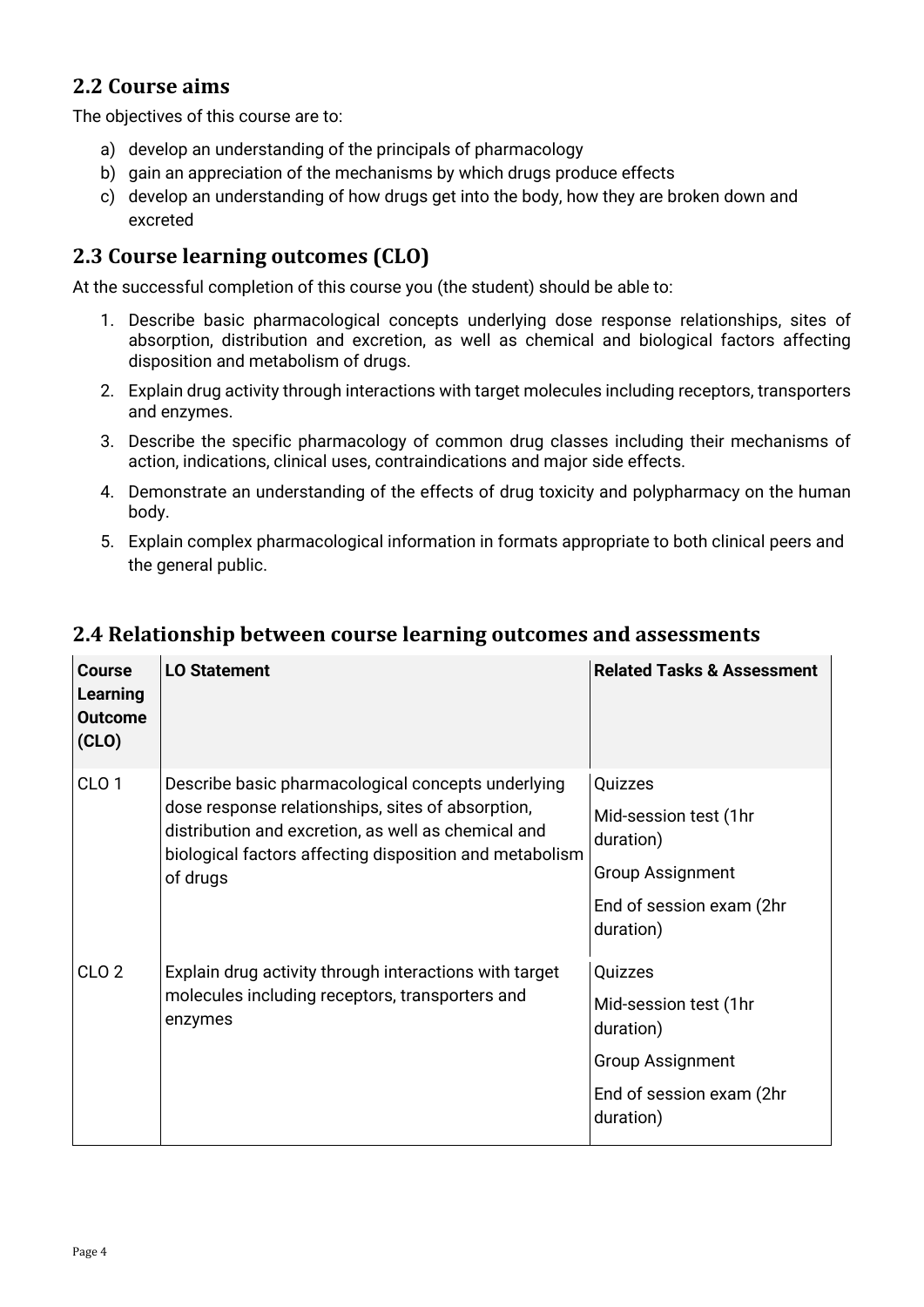| CLO <sub>3</sub> | Describe the specific pharmacology of common drug<br>classes including their mechanisms of action,<br>indications, clinical uses, contraindications and major<br>side effects | Quizzes<br>Mid-session test (1hr<br>duration)<br><b>Group Assignment</b><br>End of session exam (2hr<br>duration) |
|------------------|-------------------------------------------------------------------------------------------------------------------------------------------------------------------------------|-------------------------------------------------------------------------------------------------------------------|
| CLO <sub>4</sub> | Demonstrate an understanding of the effects of drug<br>toxicity and polypharmacy on the human body                                                                            | Quizzes<br>Mid-session test (1hr<br>duration)<br><b>Group Assignment</b><br>End of session exam (2hr<br>duration) |
| CLO <sub>5</sub> | Explain complex pharmacological information in<br>formats appropriate to both clinical peers and the<br>general public                                                        | <b>Group Assignment</b><br>Mid-session test (1hr<br>duration)<br>End of session exam (2hr<br>duration)            |

# <span id="page-4-0"></span>**3. Strategies and approaches to learning**

## <span id="page-4-1"></span>**3.1 Learning and teaching activities**

The learning and teaching philosophy underpinning this course is centred on student learning and aims to create an environment which interests, challenges, and enthuses students. The teaching is designed to be relevant and engaging in order to prepare students for future careers in optometry or related disciplines. This is achieved through student-centred learning by the use of active learning, student collaboration and self-directed online activities. The applied pharmacology sessions will be directly related to lecture material and will present course content in a collaborative problem-based learning style. Students are encouraged to also undertake self-directed learning via other resources such as textbooks, literature references and web-based sources.

Learning activities occur on the following days and times:

**Lectures**: 3 topics per week. Lectures will be pre-recorded and available online prior to the week scheduled.

**Applied Pharmacology Sessions:** One per week. These small group applied classes will be held each Friday at either 11am – 1pm or from 2pm – 4pm.

**Q&A sessions:** Online on Fridays 5 - 6pm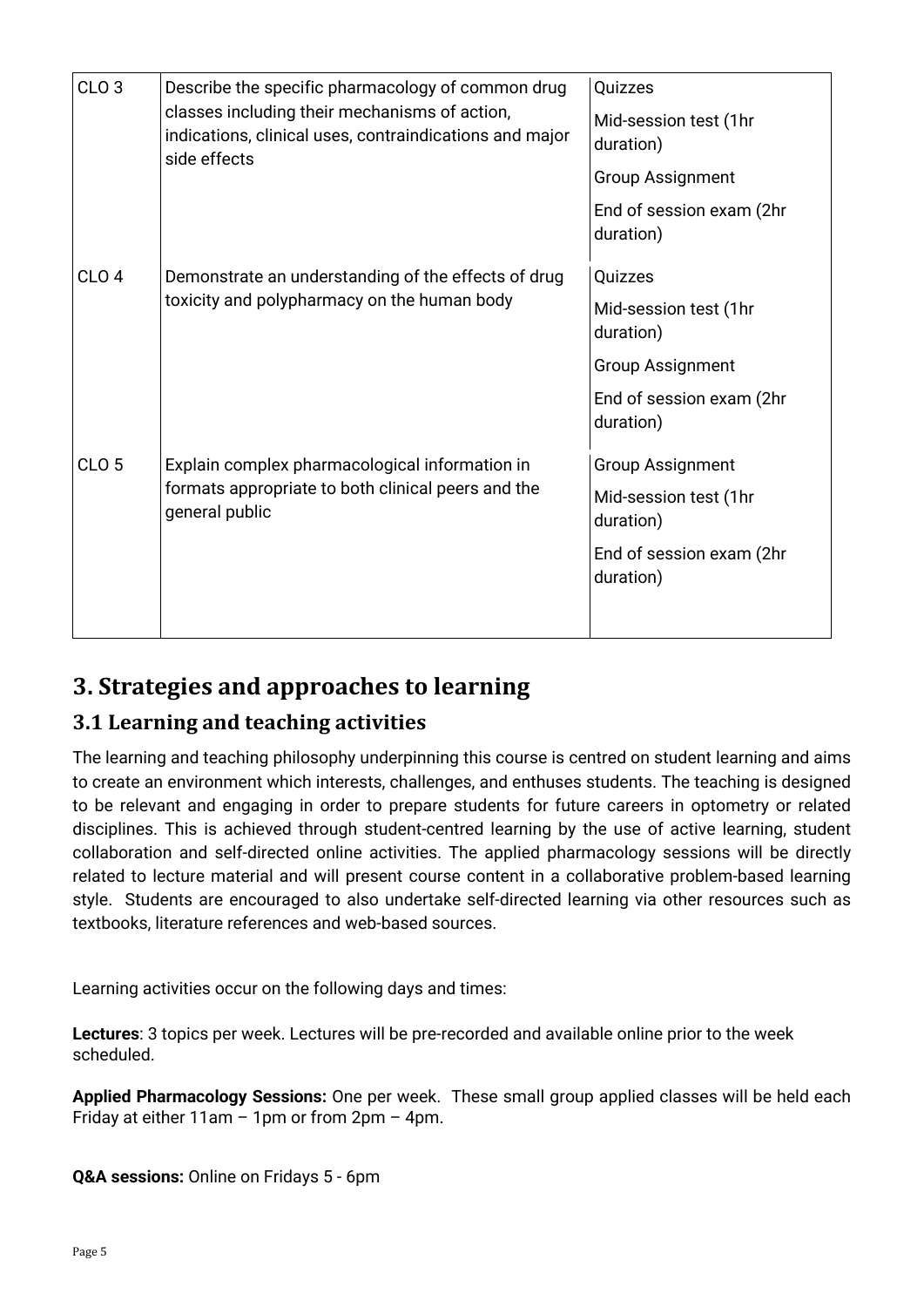Information regarding weekly activities will be available via the interactive timetable on Moodle and in weekly announcements via Moodle.

# <span id="page-5-0"></span>**3.2 Expectations of students**

Students are reminded that UNSW recommends that a 6 units-of-credit course should involve about 150 hours of study and learning activities. The formal learning activities total approximately 50 hours throughout the term and students are expected (and strongly recommended) to do at least the same number of hours of additional study.

**Lectures** will provide you with the concepts and theory essential for an understanding of pharmacology. The applied pharmacology sessions will allow you to engage in a more applied and interactive form of learning. It is up to you to ensure you perform well in each part of the course by preparing for classes, actively engaging in face to face and online classes, completing assignments, studying for exams, and seeking assistance to clarify understanding. Example and past exam questions will be provided as part of the applied pharmacology sessions to assist you in preparing for examinations.

If you wish to contact the course convenors or staff, you can do so by e-mail, using the details provided in section 1 of this document and on the course Moodle page. We are committed to providing the best experience and outcome for all students and will therefore endeavour to respond to e-mails as soon as possible, but please consider the following:

- Standard work hours are Monday to Friday from 8 am to 6 pm. E-mail correspondence received outside of this time may be dealt with from the next working day.
- All digital correspondence, including e-mail, Teams messages, and messages on discussion forums should be respectful, courteous, and polite.
- All staff and students have busy schedules and multiple commitments, so while staff will endeavour to answer e-mail correspondence as quickly as possible, please apply appropriate expectations in this regard (i.e. 48 hours on a workday).

To help us improve the course, please consider providing us with feedback by acting as a student liaison, and/or by completing the MyExperience survey later in the term.

# <span id="page-5-1"></span>**4. Course schedule and structure**

This course consists of 50 hours of class contact hours. You are expected to take an additional 50 hours of non-class contact hours to complete assessments, readings and exam preparation.

| Week<br>[Date/Session] | <b>Topic [Module]</b> | <b>Activity [Learning opportunity]</b> | <b>Related</b><br><b>CLO</b> |
|------------------------|-----------------------|----------------------------------------|------------------------------|
| Week 1                 | Pharmacodynamics 1    | Lecture                                | CL01,                        |
|                        | Pharmacodynamics 2    | Lecture                                | CLO <sub>2</sub>             |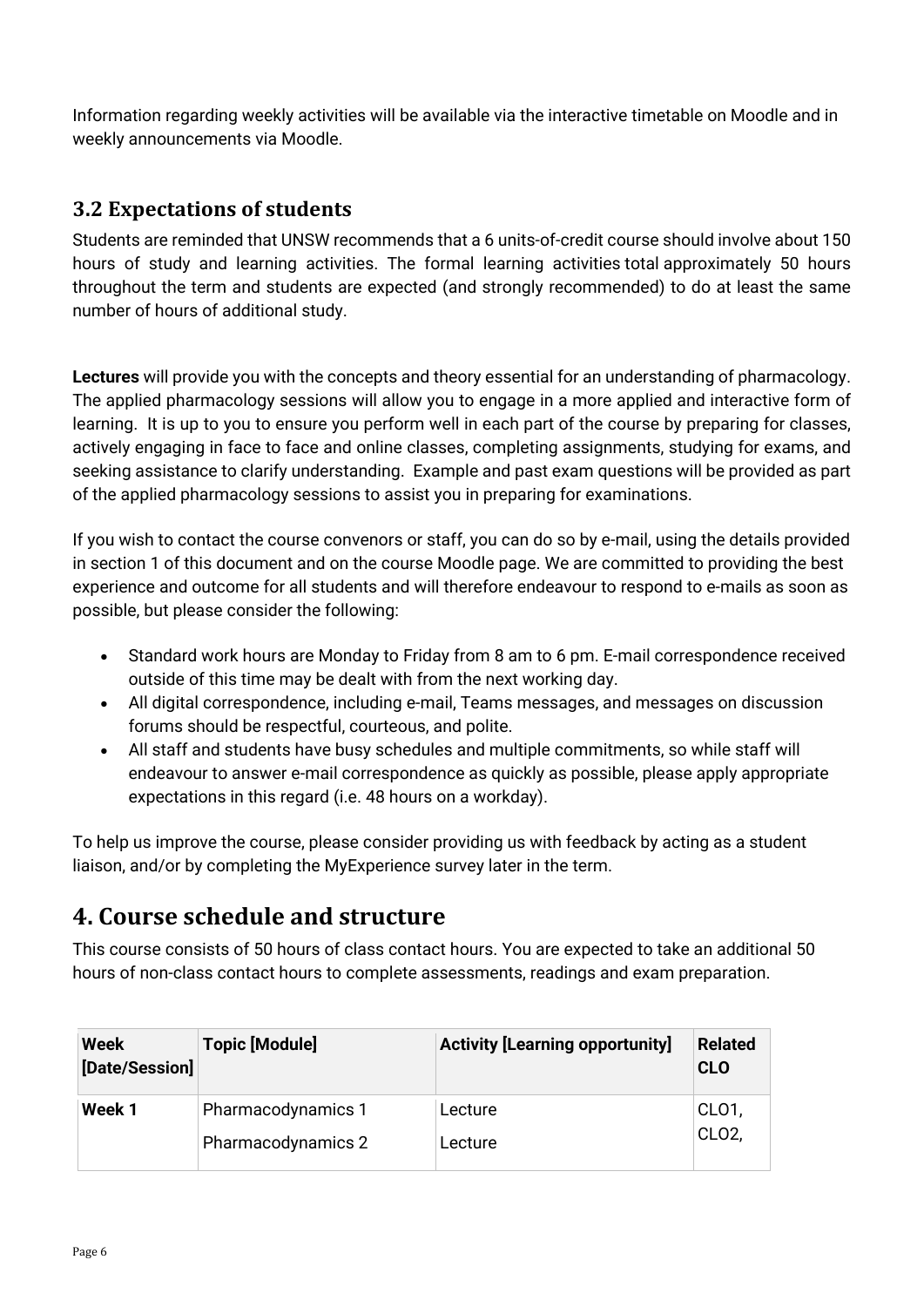|        | Sites of Drug Action<br><b>Course Introduction</b><br>Pharmacodynamics                                                                                  | Lecture<br><b>Applied Pharmacology Session</b><br>Q&A Session                       | CLO3,<br>CLO <sub>4</sub>                                |
|--------|---------------------------------------------------------------------------------------------------------------------------------------------------------|-------------------------------------------------------------------------------------|----------------------------------------------------------|
| Week 2 | <b>Cell Signalling</b><br>Selectivity - Adrenergic<br>Selectivity - Cholinergic<br><b>Concentration-Response</b><br><b>Signalling &amp; Selectivity</b> | Lecture<br>Lecture<br>Lecture<br><b>Applied Pharmacology Session</b><br>Q&A Session | CL01,<br>CLO2,<br>CLO3,<br>CLO <sub>4</sub>              |
| Week 3 | Drug Absorption<br><b>Drug Distribution</b><br>Drug Metabolism<br><b>Autonomic Pharmacology</b><br>Pharmacokinetics                                     | Lecture<br>Lecture<br>Lecture<br><b>Applied Pharmacology Session</b><br>Q&A Session | CL01,<br>CLO <sub>2</sub> ,<br>CLO3,<br>CLO <sub>4</sub> |
| Week 4 | <b>Drug Elimination</b><br><b>Toxic Side Effects</b><br><b>Special Populations</b><br>Pharmacokinetics<br>Pharmacokinetics                              | Lecture<br>Lecture<br>Lecture<br><b>Applied Pharmacology Session</b><br>Q&A Session | CL01,<br>CLO <sub>2</sub> ,<br>CLO3,<br>CLO <sub>4</sub> |
| Week 5 | <b>Endocrine Drugs 1</b><br><b>Endocrine Drugs 2</b><br><b>Endocrine Drugs</b><br>Mid-session test (1hr<br>duration)                                    | Lecture<br>Lecture<br><b>Applied Pharmacology Session</b><br>Assessment             | CL01,<br>CLO <sub>2</sub> ,<br>CL03,<br>CL <sub>O4</sub> |
| Week 7 | Cardiovascular 1<br>Cardiovascular 2<br>Cardiovascular 3<br><b>Clinical Pharmacology</b><br>Cardiovascular                                              | Lecture<br>Lecture<br>Lecture<br><b>Applied Pharmacology Session</b><br>Q&A Session | CL01,<br>CLO <sub>2</sub> ,<br>CLO3,<br>CLO4             |
| Week 8 | <b>Gastrointestinal Drugs</b><br>CNS Drugs 1<br>CNS Drugs 2<br>CNS & Drugs of Abuse                                                                     | Lecture<br>Lecture<br>Lecture<br><b>Applied Pharmacology Session</b>                | CL01,<br>CLO <sub>2</sub> ,<br>CLO3,<br>CLO4             |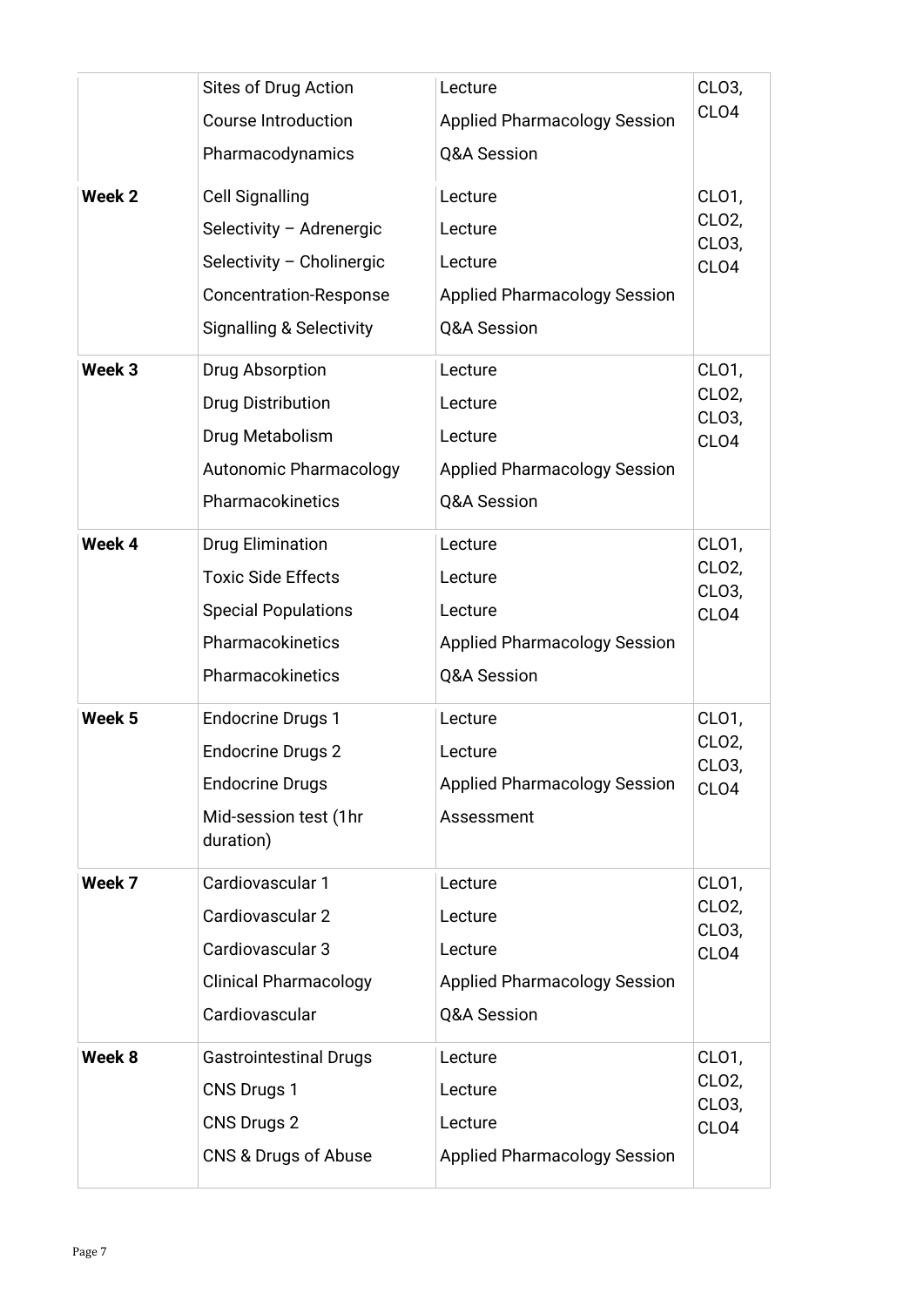|         | CNS and GIT Drugs                                                                                                                                    | Q&A Session                                                                         |                                                                   |
|---------|------------------------------------------------------------------------------------------------------------------------------------------------------|-------------------------------------------------------------------------------------|-------------------------------------------------------------------|
| Week 9  | <b>Anti-Inflammatory Drugs 1</b><br><b>Anti-Inflammatory Drugs 2</b><br><b>Antibacterial Drugs 1</b><br>Analgesics<br><b>Anti-Inflammatory Drugs</b> | Lecture<br>Lecture<br>Lecture<br><b>Applied Pharmacology Session</b><br>Q&A Session | CLO <sub>1</sub><br>CLO <sub>2</sub><br>CL03,<br>CL <sub>O4</sub> |
| Week 10 | <b>Antibacterial Drugs 2</b><br>Antiviral & Antifungal Drugs<br><b>Anticancer Drugs</b><br>Anti-Infectives and Cancer<br>Anti-Infectives             | Lecture<br>Lecture<br>Lecture<br><b>Applied Pharmacology Session</b><br>Q&A Session | CL01,<br>CLO <sub>2</sub><br>CL03,<br>CL <sub>O4</sub>            |

<span id="page-7-0"></span>Exam Period: 12 August – 25 August Supplementary Exam Period: 5 September – 9 September

# **5. Assessment**

#### <span id="page-7-1"></span>**5.1 Assessment tasks**

| <b>Assessment task</b>                | Length  | Weight             | Due date and time |
|---------------------------------------|---------|--------------------|-------------------|
| <b>Assessment 1:</b>                  |         | 10%                | Week 2, 4, 8 & 10 |
| Quizzes                               |         | $(4 \times 2.5\%)$ |                   |
| <b>Assessment 2:</b>                  | 1 hour  | 25%                | 1 July 2022, 5pm  |
| Mid-session test (1hr duration)       |         |                    |                   |
| <b>Assessment 3:</b>                  |         | 15%                | 22 July 2022, 5pm |
| <b>Group Assignment</b>               |         |                    |                   |
| <b>Assessment 4:</b>                  | 2 hours | 50%                | <b>TBD</b>        |
| End of session exam (2hr<br>duration) |         |                    |                   |

#### **Quizzes**

There are 4 online quizzes that will be held in Weeks 2, 4, 8, and 10. Feedback will be given immediately afterwards. Each quiz will be based on the materials covered so far in the course, including lectures and applied pharmacology sessions.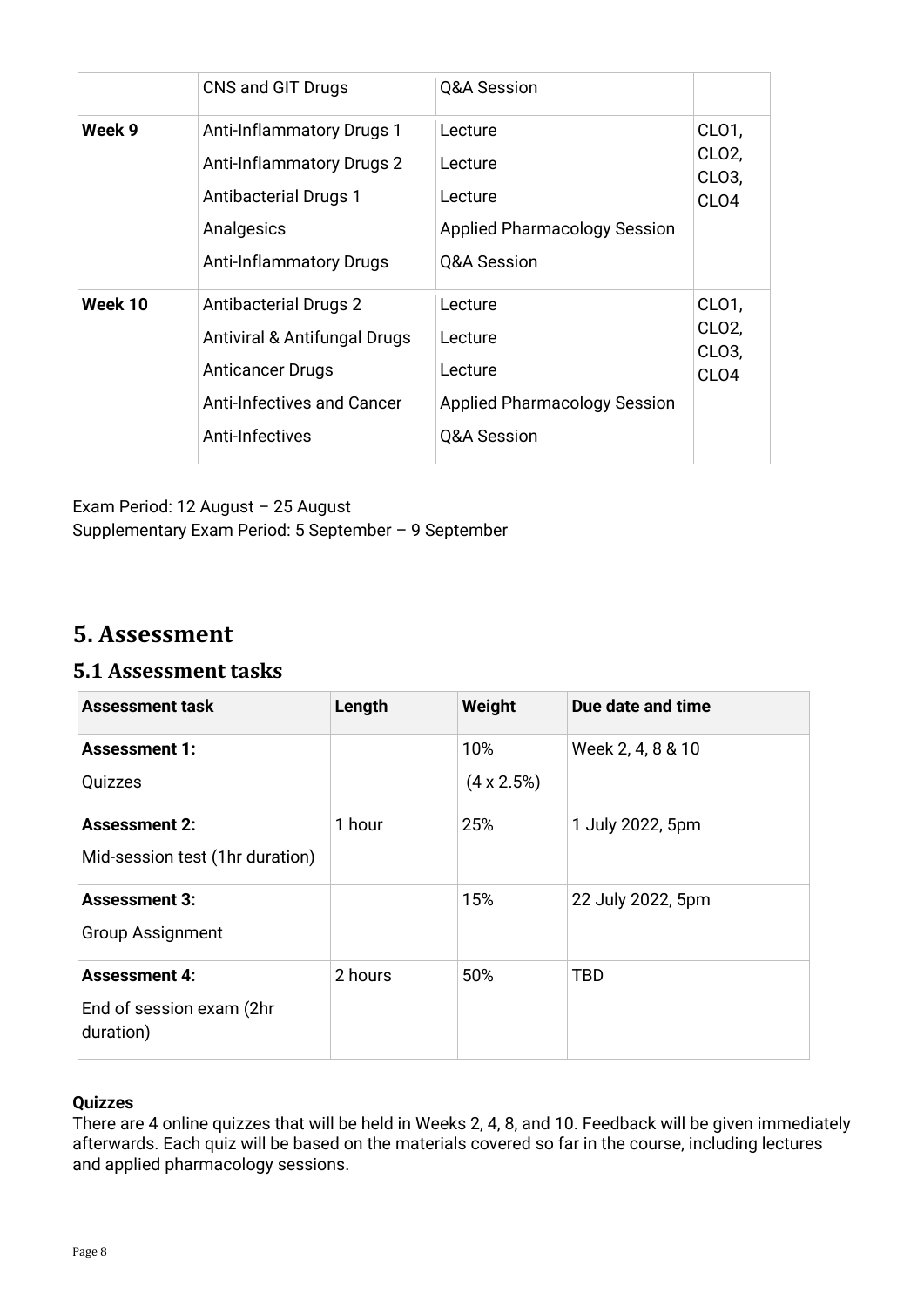#### **Mid-session test (1hr duration)**

The mid-session test will be held in the Q&A slot at **5 pm on Friday 1st July** (Please refer to the course timetable on Moodle). This exam will give you feedback on how you are progressing in the course.

#### **End of session exam (2hr duration)**

The end of session examination will be held during the official examination period.

Exam questions will be based on the material covered in the lectures and applied pharmacology sessions across the whole course.

Final exam period for Term 2, 2022 is Friday, 12 Aug to Thursday, 25 Aug

Supplementary exam period for Term 2, 2022 is Monday, 5 September to Friday, 9 September

#### **Group Assignment**

Students will work in teams of five to create a product (video, webpage, pamphlet etc) to inform the public about a pharmacological topic. All members of the group are required to contribute to this task. You need to research the topic and search for relevant information based on the latest literature. The product will be graded on scientific content, structure, design, critical analysis and presentation. The final product must be submitted via Moodle by the **due date of Friday 22nd July (5pm).** Details regarding the group project (group allocation, topic titles, marking criteria, etc) and all other assessment tasks will be given during the first applied pharmacology session in week 1, as well as being available on Moodle.

#### **Further information**

UNSW grading system:<https://student.unsw.edu.au/grades>

UNSW assessment policy:<https://student.unsw.edu.au/assessment>

#### <span id="page-8-0"></span>**5.2 Assessment criteria and standards**

Example examination questions will be included in lectures and applied pharmacology sessions.

Details regarding the assessment tasks, including the group project, will be provided to you during the first applied pharmacology session in week 1, as well as being available on the course Moodle page. A detailed marking rubric for the group project will be provided to you via the course Moodle page.

#### <span id="page-8-1"></span>**5.3 Submission of assessment tasks**

#### **Late Submission**

Late submissions will be penalized at 5% per day capped at five days (120 hours). Students will not be permitted to submit their assessments after this date.

#### **Special Consideration**

If you experience a short-term event beyond your control (exceptional circumstances) that impacts your performance in a particular assessment task, you can apply for Special Consideration.

You must apply for Special Consideration **before** the start of your exam or due date for your assessment, except where your circumstances of illness or misadventure stop you from doing so.

If your circumstances stop you from applying before your exam or assessment due date, you must **apply within 3 working days** of the assessment, or the period covered by your supporting documentation.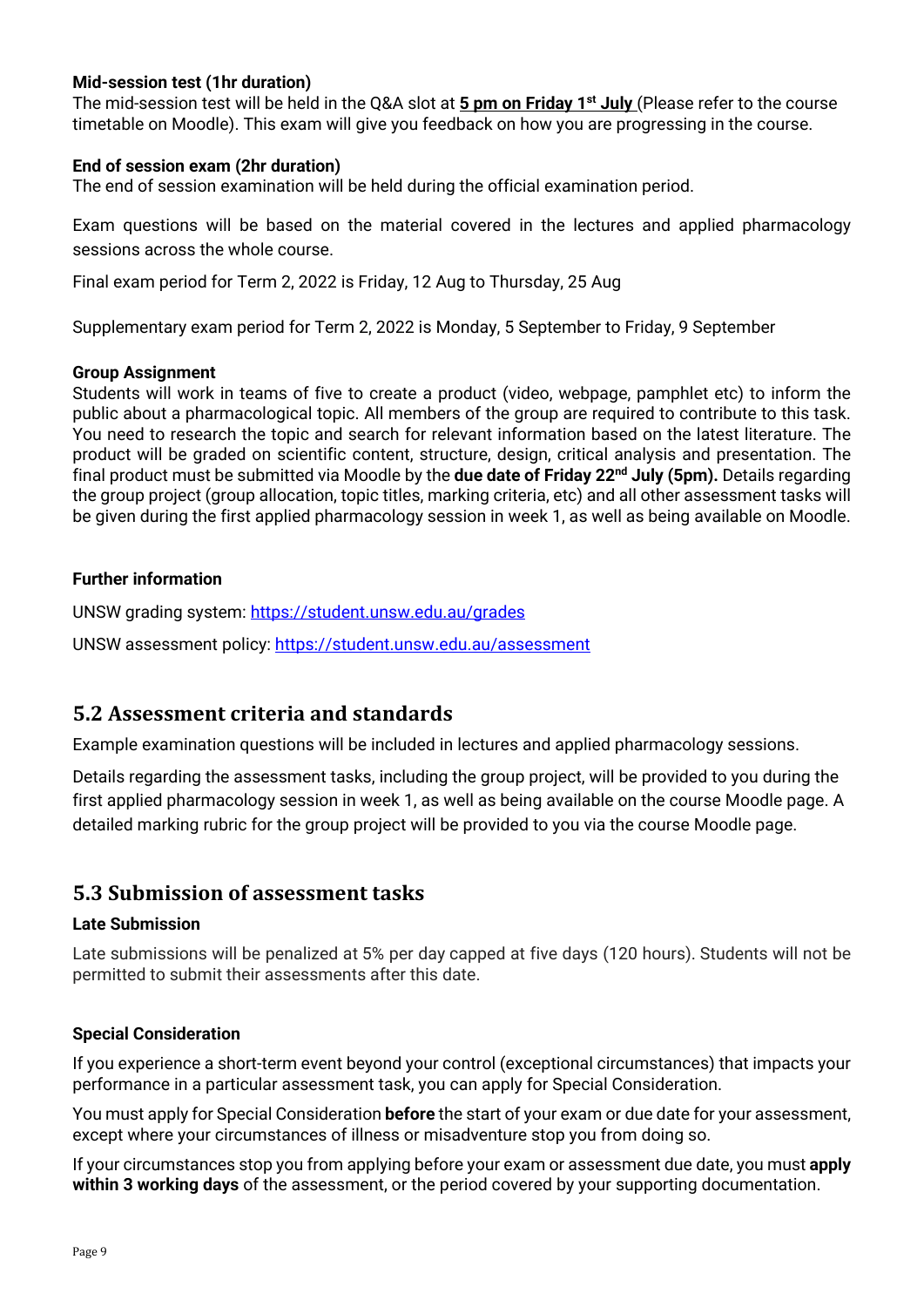More information can be found on the [Special Consideration website.](https://www.student.unsw.edu.au/special-consideration)

#### <span id="page-9-0"></span>**5.4. Feedback on assessment**

**Assessment 1: Quizzes:** Feedback for individual responses in each progress quiz will be available once the quiz closes.

**Assessment 2: Mid-session test (1hr duration):** Individual marks are provided via Moodle once the exams have been graded. Cohort feedback is provided in the form of a podcast via the course Moodle page in week 7.

**Assessment 3: Group Assignment**: Feedback will be provided via a rubric and written comments for the group and for each individual. Peer feedback will be submitted via an online form and the individual grades will be available via Moodle.

**Assessment 4: End of session exam (2hr duration):** Cohort feedback is provided once the exams are completed in the form of a post in Moodle.

# <span id="page-9-1"></span>**6. Academic integrity, referencing and plagiarism**

**Referencing** is a way of acknowledging the sources of information that you use to research your assignments. You need to provide a reference whenever you draw on someone else's words, ideas or research. Not referencing other people's work can constitute plagiarism.

Either APA or superscript numbering format can be used for the final submission of the Group Project.

Further information about referencing styles can be located at <https://student.unsw.edu.au/referencing>

Academic integrity is fundamental to success at university. Academic integrity can be defined as a commitment to six fundamental values in academic pursuits: honesty, trust, fairness, respect, responsibility and courage. $1$  At UNSW, this means that your work must be your own, and others' ideas should be appropriately acknowledged. If you don't follow these rules, plagiarism may be detected in your work.

Further information about academic integrity and **plagiarism** can be located at:

- The Current Students site <https://student.unsw.edu.au/plagiarism>, and
- <span id="page-9-2"></span>• The ELISE training site <https://subjectguides.library.unsw.edu.au/elise>

The Conduct and Integrity Unit provides further resources to assist you to understand your conduct obligations as a student: <https://student.unsw.edu.au/conduct>

<span id="page-9-3"></span><sup>1</sup> International Center for Academic Integrity, 'The Fundamental Values of Academic Integrity', T. Fishman (ed), Clemson University, 2013.